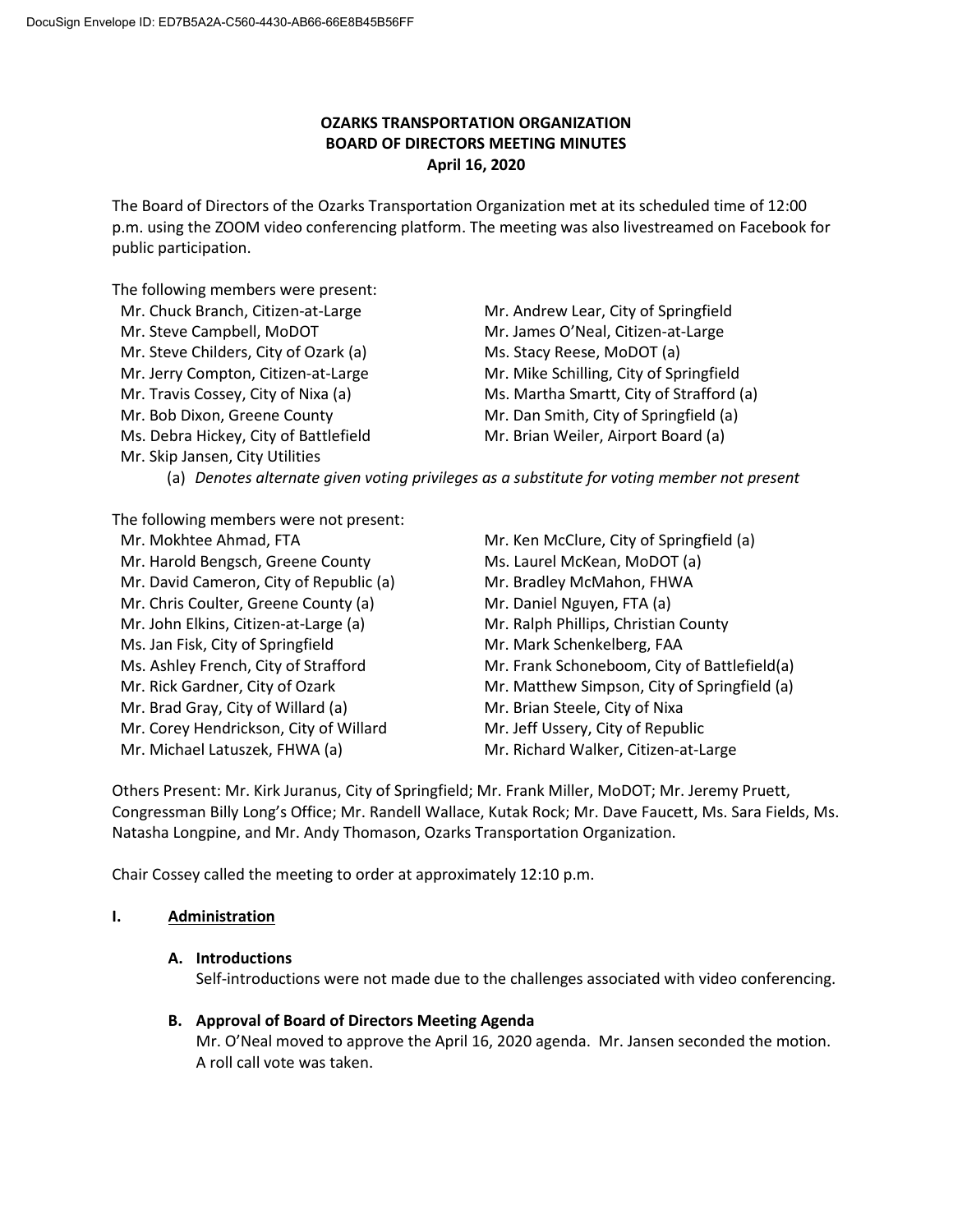| <b>Member</b>      | <b>Vote</b> | <b>Member</b>      | <b>Vote</b> |
|--------------------|-------------|--------------------|-------------|
| Mr. Harold Bengsch |             | Mr. Skip Jansen    | Aye         |
| Mr. Chuck Branch   | Aye         | Mr. Andrew Lear    | Aye         |
| Mr. David Cameron  |             | Mr. James O'Neal   | Aye         |
| Mr. Steve Childers | Abstain     | Mr. Ralph Phillips |             |
| Mr. Jerry Compton  | Aye         | Mr. Mike Schilling | Aye         |
| Mr. Travis Cossey  | Aye         | Ms. Martha Smartt  | Aye         |
| Mr. Bob Dixon      | Aye         | Mr. Dan Smith      | Abstain     |
| Mr. Brad Gray      |             | Mr. Richard Walker |             |
| Ms. Debra Hickey   | Ave         | Mr. Brian Weiler   | Aye         |

The motion passed.

### **C. Approval of February 20, 2020 Meeting Minutes**

Mr. O'Neal moved to approve the minutes from the February 20, 2020 meeting. Mr. Compton seconded the motion. A roll call vote was taken.

| <b>Member</b>      | <b>Vote</b> | <b>Member</b>      | <b>Vote</b> |
|--------------------|-------------|--------------------|-------------|
| Mr. Harold Bengsch |             | Mr. Skip Jansen    | Aye         |
| Mr. Chuck Branch   | Aye         | Mr. Andrew Lear    | Aye         |
| Mr. David Cameron  |             | Mr. James O'Neal   | Aye         |
| Mr. Steve Childers | Aye         | Mr. Ralph Phillips |             |
| Mr. Jerry Compton  | Aye         | Mr. Mike Schilling | Aye         |
| Mr. Travis Cossey  | Aye         | Ms. Martha Smartt  | Aye         |
| Mr. Bob Dixon      | Aye         | Mr. Dan Smith      | Aye         |
| Mr. Brad Gray      |             | Mr. Richard Walker |             |
| Ms. Debra Hickey   | Aye         | Mr. Brian Weiler   | Aye         |

The motion passed.

#### **D. Public Comment Period for All Agenda Items**

Chair Cossey asked if there was any public comment. Ms. Fields reported that due to digital nature of this meeting, public comments needed to be submitted by 5pm on April 15. No comments had been submitted. Mr. Cossey asked Mr. Faucet if there were any comments on Facebook. Mr. Faucet said no. The public comment period was closed.

# **E. Executive Director's Report**

Ms. Fields thanked everyone for participating in the OTO's first Zoom board meeting. She said the agenda for today's meeting had been paired down to just a few essential items. She also wanted to get everyone a chance to hear from MoDOT and legislators.

Ms. Fields reported that the CARES Act included funding for transit and airports that will benefit our region. CU Transit received funding that can be used for operations or capital. CU expects it will be used for operations. The airport also received some funding. Mr. Weiler said given the decline in air traffic, he expects the funding will be needed just to support paychecks and basic operations.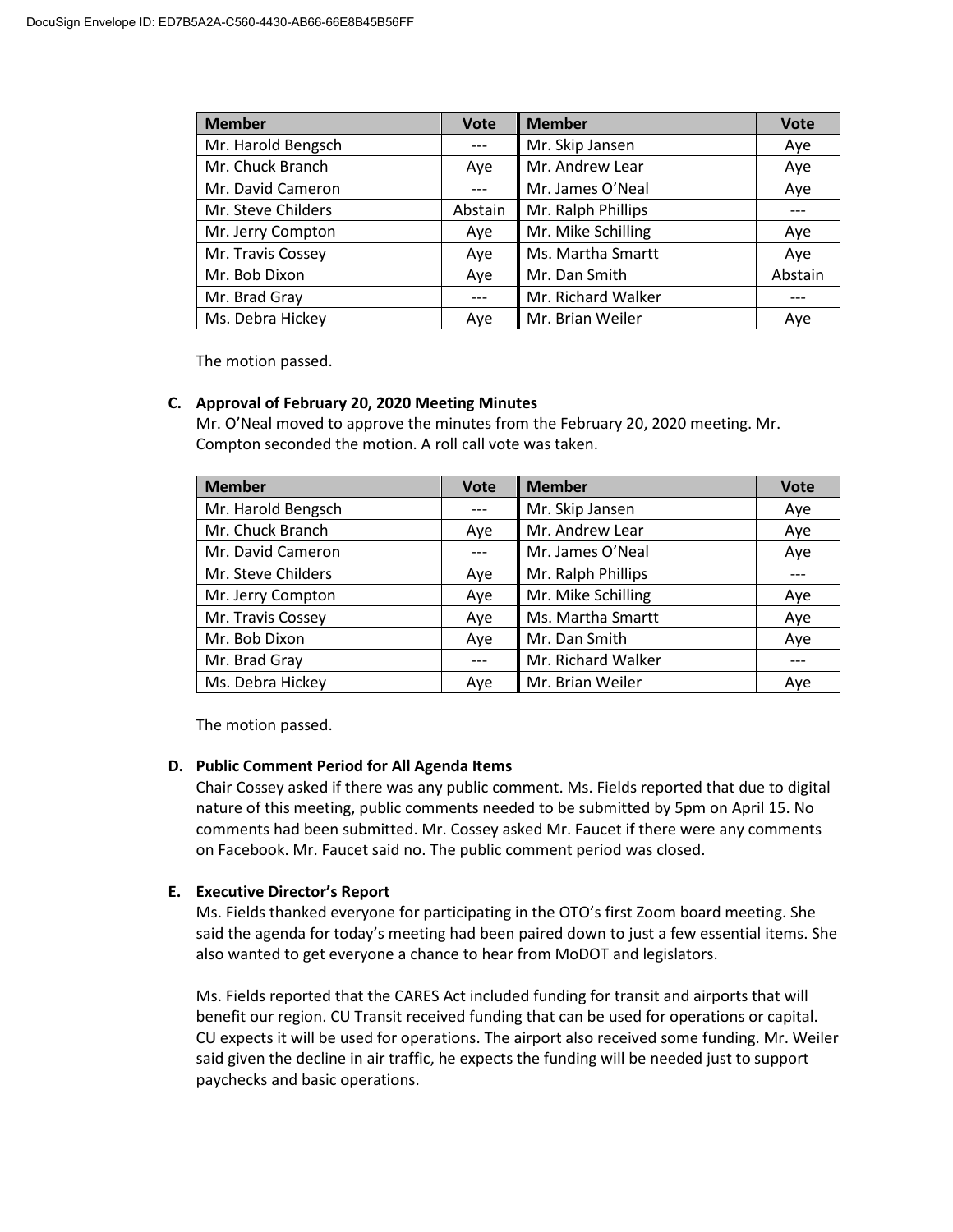Ms. Fields also reported on the travel impacts associated with COVID-19. Traffic is down nationwide by 40 to 50%. Few trips also translates into lower gas tax revenue. Revenue is expected to be down by 30%. There are efforts underway, led by AASHTO, to ask for additional federal support to backfill the gap. There is hope this funding will be included in a future COVID-19 support bill.

Mr. Childers asked about how the requested federal funds might be distributed. He wondered if it would be distributed based on the normal formulas or if it would rely on an application process/ previously submitted applications. Ms. Fields said she didn't know. The current round of INFRA is already funded. Mr. Pruitt said the support for infrastructure funding in future COVID-19 funding bills has fluctuated. There had been talk of infrastructure in the "COVID-3" bill, but COVID-3 may focus on issues arising from the passage of COVID-2. There is no guarantee that infrastructure will be included in COVID-4, should that even happen.

### **F. MoDOT Update**

Mr. Campbell reported that COVID-19 is impacting MoDOT operations. Staff is teleworking, if possible. However, road maintenance must be done in person. MoDOT is trying to implement a one person per vehicle policy, but their fleet is not large enough to handle that in every situation. They are working statewide to reprioritize the May through September lettings, so liabilities don't exceed expected revenues. \$58 million in projects have been removed from the state's May letting already. Locally, the Glenstone interchange and resurfacing along US 6O have been delayed. MoDOT is also delaying light-duty fleet and other non-essential purchases.

Ms. Reese reported MoDOT would be hosting a virtual public meeting for the US 60/MO 125 interchange. MoDOT will be presenting design concepts 2 and 3.

#### **G. Legislative Reports**

Mr. Pruett reported Congressman Long is safely sheltering at home but remains actively involved with local needs and the national policy discussion. House leadership has delayed the resumption of the current session and is discussing ways to conduct business away from Washington D.C. Infrastructure spending is a good way to create jobs, but there isn't clear support for including it in any future COVID-19 spending bills. Congressman Long expects infrastructure would be at least a year away if it isn't included in the current response.

Mr. Pruett also reported a key piece of broadband legislation was recently passed. This bill provided funding to map areas without broadband. By knowing the existing gaps, future funding can be more efficiently spent.

#### **II. New Business**

#### **A. Amendment to the OTO Articles of Incorporation**

Ms. Fields reported an issue with the Articles of Incorporation was discovered during a recent broad legal review. Currently, the OTO's assets would all go to the City of Springfield if it were to ever dissolve. She believes this is a provision that dates to when the OTO was apart of the City of Springfield. The proposed amendment would stipulate the OTO's assets be distributed to member jurisdictions, based on the most recent dues statements.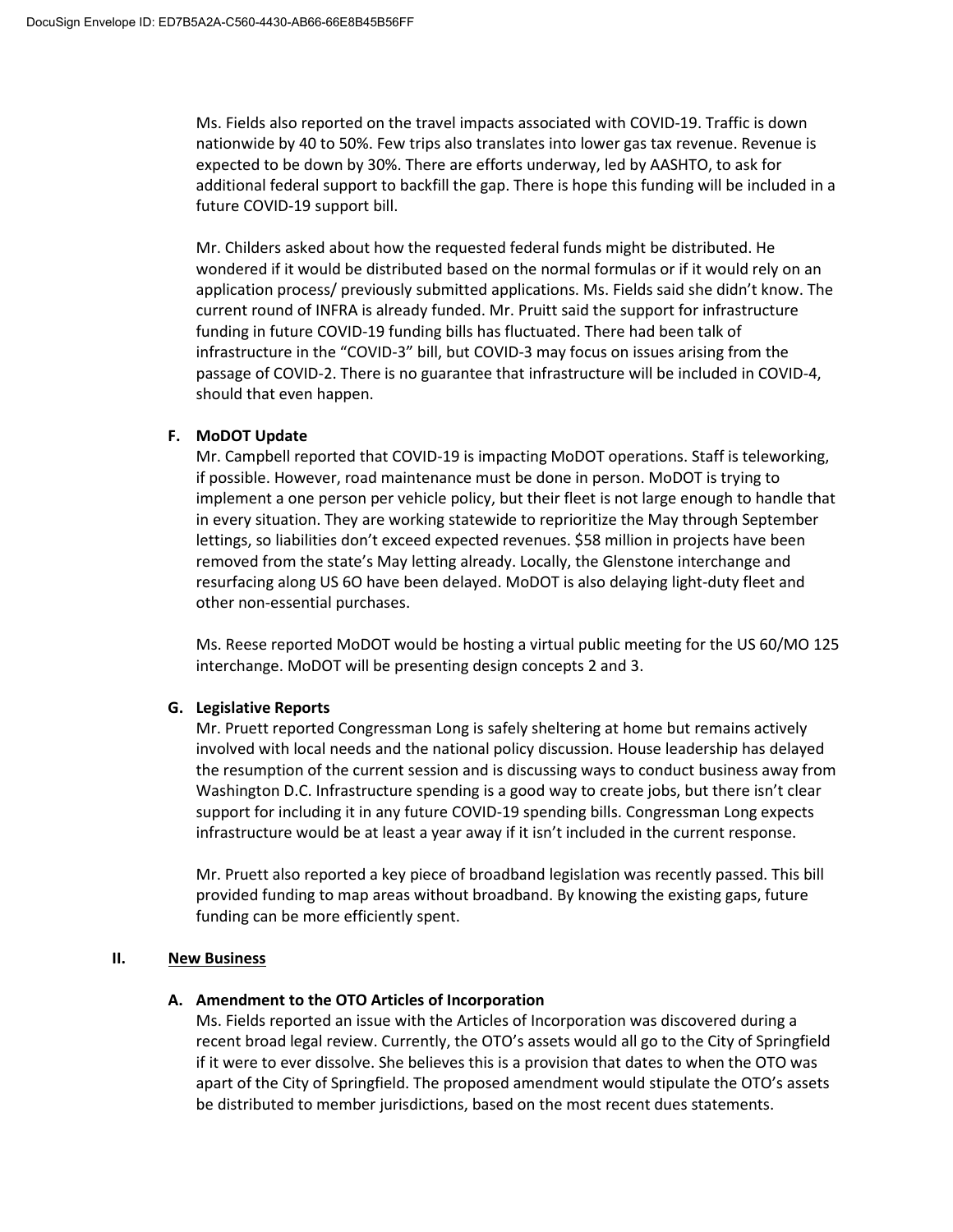Mr. Wallace, the OTO legal counsel, also said this amendment would need to be approved by the governing body of each member jurisdiction. The articles of incorporation are like the OTO's constitution, and, as such, amendments must be supported by the constituent communities. Mr. Wallace can help draft the necessary ordinance language for each community.

Mr. Dixon made a motion to approve the amendment to the OTO's Articles of Incorporation. Mr. Jansen seconded the motion. A roll call vote was taken.

| <b>Member</b>      | <b>Vote</b> | <b>Member</b>      | <b>Vote</b> |
|--------------------|-------------|--------------------|-------------|
| Mr. Harold Bengsch |             | Mr. Skip Jansen    | Aye         |
| Mr. Chuck Branch   | Aye         | Mr. Andrew Lear    | Aye         |
| Mr. David Cameron  |             | Mr. James O'Neal   | Aye         |
| Mr. Steve Childers | Aye         | Mr. Ralph Phillips |             |
| Mr. Jerry Compton  | Aye         | Mr. Mike Schilling | Aye         |
| Mr. Travis Cossey  | Aye         | Ms. Martha Smartt  | Aye         |
| Mr. Bob Dixon      | Aye         | Mr. Dan Smith      | Aye         |
| Mr. Brad Gray      |             | Mr. Richard Walker |             |
| Ms. Debra Hickey   | Aye         | Mr. Brian Weiler   | Aye         |

The motion passed.

#### **B. Resolution to Amend the OTO Bylaws**

Mr. Wallace reported the Bylaws were initially reviewed to address employee indemnification. However, additional changes were identified. In addition to addressing indemnification, the proposed amendment includes shifting responsibility for changes to the employee manual and job descriptions to the Executive Director from the Executive Committee. Mr. Wallace said the changes were outlined in a memo included in the agenda packet and in a redline version of the bylaws.

Ms. Fields reported another possible change was identified by an OTO partner shortly before this meeting. Section 3.0 of the bylaws references compliance with a comprehensive plan for any future boundary changes. Again, this provision seems to date from a time when the OTO was apart of the City of Springfield. Federal law contains a process for amending MPO boundaries. Ms. Fields proposed this sentence be removed.

Mr. Dixon made a motion to approve the resolution to amend the OTO bylaws, including the deletion of the sentence in Section 3.0. Mr. Jansen seconded the motion. A roll call vote was taken.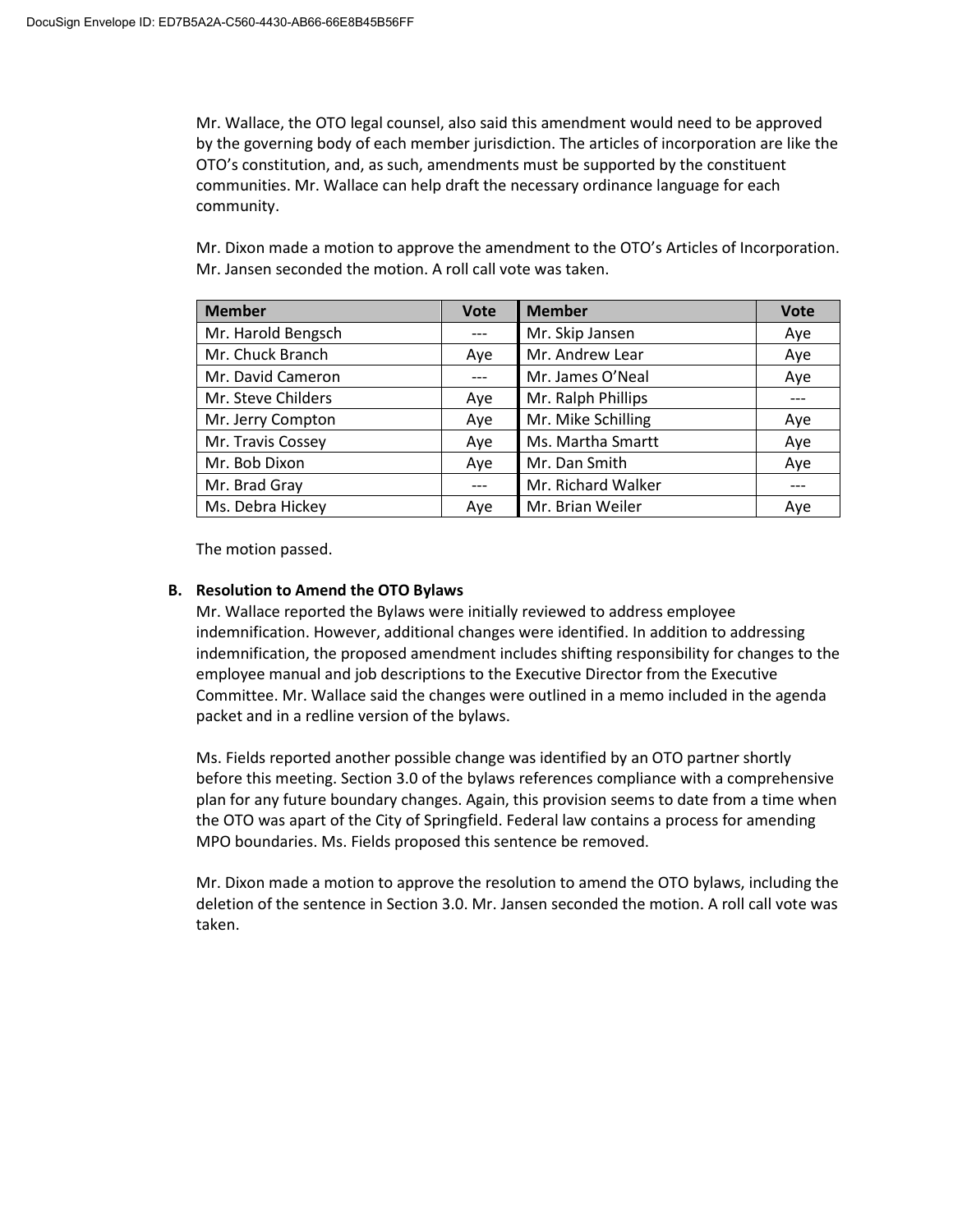| <b>Member</b>      | <b>Vote</b> | <b>Member</b>      | <b>Vote</b> |
|--------------------|-------------|--------------------|-------------|
| Mr. Harold Bengsch |             | Mr. Skip Jansen    | Aye         |
| Mr. Chuck Branch   | Aye         | Mr. Andrew Lear    | Aye         |
| Mr. David Cameron  |             | Mr. James O'Neal   | Aye         |
| Mr. Steve Childers | Aye         | Mr. Ralph Phillips |             |
| Mr. Jerry Compton  | Aye         | Mr. Mike Schilling | Aye         |
| Mr. Travis Cossey  | Aye         | Ms. Martha Smartt  | Aye         |
| Mr. Bob Dixon      | Ave         | Mr. Dan Smith      | Aye         |
| Mr. Brad Gray      | $---$       | Mr. Richard Walker |             |
| Ms. Debra Hickey   | Ave         | Mr. Brian Weiler   | Aye         |

The motion passed.

# **C. 2020 Calendar Year Action Items**

Ms. Fields reported the list of 2020 action items is a mix of new and old items. Items 6 and 7 were added last year, and she is proposing item 8 this year. She provided an overview of each proposed action item.

Mr. Schilling made a motion to approve the 2020 Calendar Year Action Items. Mr. Dixon seconded the motion. A roll call vote was taken.

| <b>Member</b>      | <b>Vote</b> | <b>Member</b>      | <b>Vote</b> |
|--------------------|-------------|--------------------|-------------|
| Mr. Harold Bengsch | $---$       | Mr. Skip Jansen    | Aye         |
| Mr. Chuck Branch   | Aye         | Mr. Andrew Lear    | Aye         |
| Mr. David Cameron  |             | Mr. James O'Neal   | Aye         |
| Mr. Steve Childers | Aye         | Mr. Ralph Phillips |             |
| Mr. Jerry Compton  | Aye         | Mr. Mike Schilling | Aye         |
| Mr. Travis Cossey  | Aye         | Ms. Martha Smartt  | Aye         |
| Mr. Bob Dixon      | Aye         | Mr. Dan Smith      | Aye         |
| Mr. Brad Gray      |             | Mr. Richard Walker |             |
| Ms. Debra Hickey   | Aye         | Mr. Brian Weiler   | Aye         |

The motion passed.

#### **III. Other Business**

#### **A. Board of Directors Member Announcements**

Mr. Weiler said he had some good news to share. Despite the uncertain times, the airport received bids for less than the engineer's estimate for its major taxiway project. The project will cost around \$7 million.

Ms. Fields asked Mr. Jansen if he would share some information regarding some recent transit system changes. He said the transit department had come up with a way to provide drivers with additional protection from the airborne spread of COVID-19. One of the supervisors came up with the idea of using canvas and transparent plastic sheeting, like used in Jeep Wrangler soft tops, to provide 360-degree driver protection. They worked with an upholsterer in Nixa and rapidly equipped the bus fleet with these additional guards.